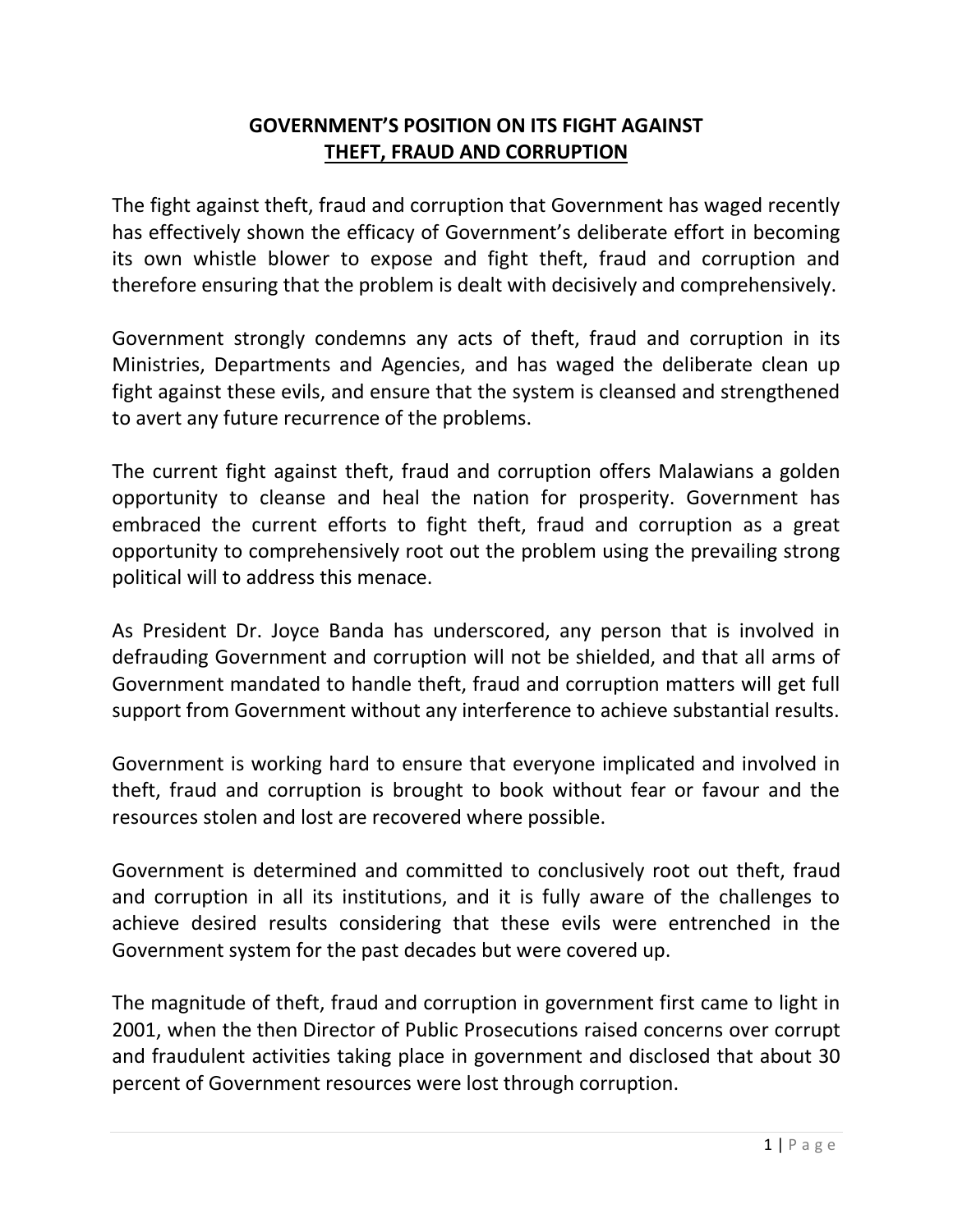The problems were further evidenced in 2010/11 when it started with about K400 million missing at the Malawi Police Service through IFMIS, and now it has grown to about K1 billion, and when the 2011/2012 Interim Audit Report of the Integrated Financial Management Information System (IFMIS) supported the assertions that Government resources were being plundered through IFMIS over the years. Unfortunately the report was not finalised and was not pursued further. If this incident was comprehensively pursued and addressed, as it is being done right now, Malawi would not be talking of another incident in 2013/2014.

For the first time, therefore, Government is not covering up the problem as it has been in the past but has opened up to clean up its systems and root out theft, fraud and corruption in the Malawi Public Service, that has led to loss of Government resources required for delivery of quality essential public services to the people of Malawi.

As a demonstration of commitment by Government to address this problem, a systematic Government Action Plan has been developed, that focuses on ensuring that investigations and prosecutions of the cases brought forward are successful, accounting systems are strengthened, accountability is pursued, and necessary legal reforms are taken. Government has also instituted technical, legal and administrative reforms to comprehensively put in place corrective measures to avert any future attempts to defraud the Government.

It is therefore imperative that Principal Secretaries, Chief Executives of Parastatals, Directors and all Public Servants in all Ministries, Departments and Agencies join in the fight against theft, fraud and corruption and support the clean-up efforts that Government has instituted so that the war against these evils is fought and won jointly.

Members of the general public are also encouraged to support the Government in all its efforts to fight theft, fraud and corruption and ensure that Malawi is cleansed and prospers.

Development Partners are equally invited to support the clean-up process and it is Government's hope that their efforts will encourage and not discourage African leaders to fight theft, fraud and corruption.